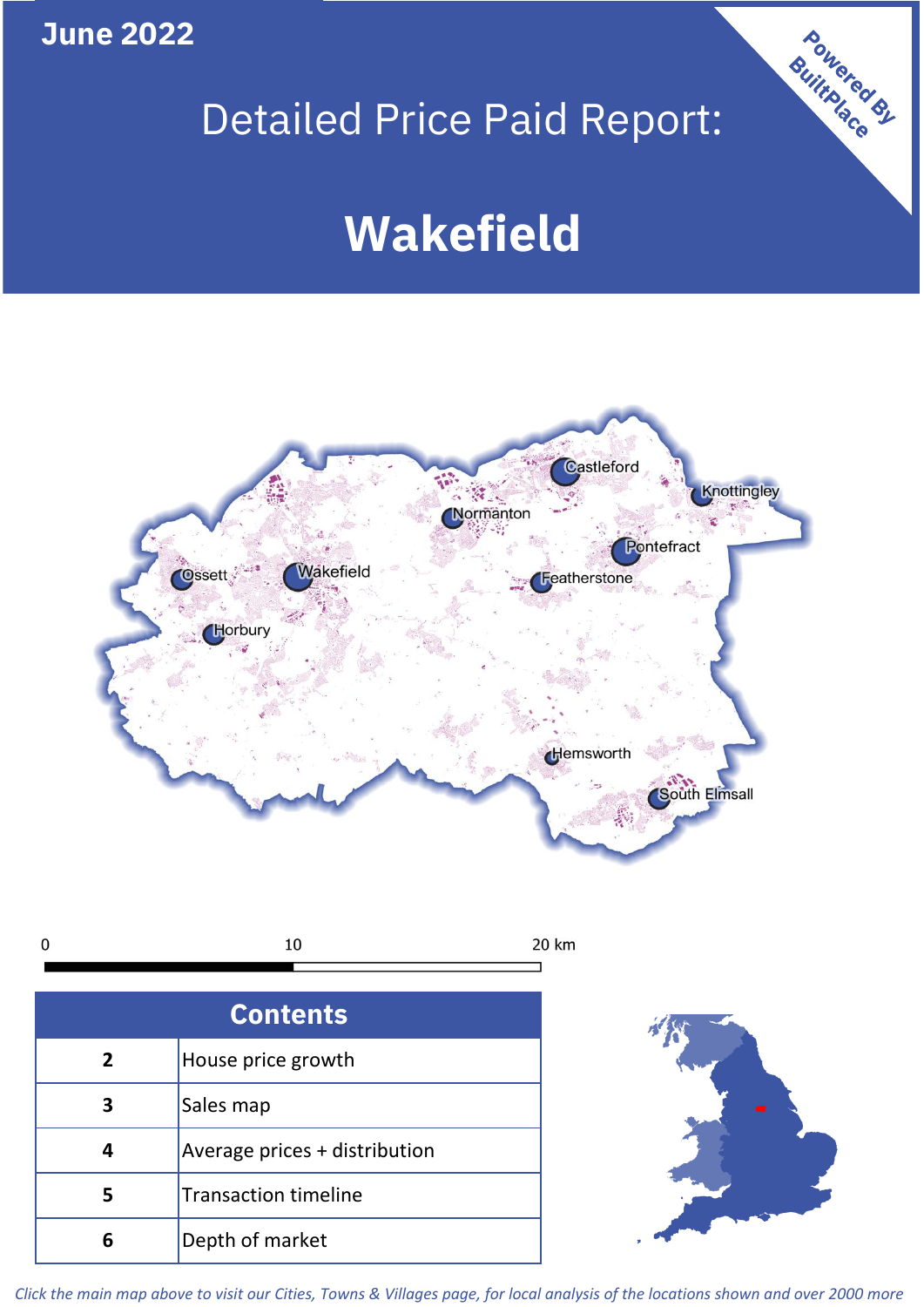### **Headline Data**

|                     | <b>Current level</b> | 3 month | <b>Annual</b> | 5 year  | 10 year |
|---------------------|----------------------|---------|---------------|---------|---------|
| <b>House prices</b> | £187,399             | 2.9%    | 12.2%         | 36.8%   | 56.5%   |
| <b>Transactions</b> | 5,266                | $-7.1%$ | 17.8%         | $-8.7%$ | 78.4%   |

# **House Price Growth (April 2022 data)**

#### *Annual Change in House Prices*



House prices in Wakefield grew by 12.2% in the 12 months to April 2022 (based on 3-month smoothed data). By comparison national house prices grew by 10.7% and prices in Yorkshire and The Humber grew by 10.0% over the same period.

Wakefield house prices are now 27.2% above their previous peak in 2007, compared to +33.2% for Yorkshire and The Humber and +52.9% across England.



#### *Year-To-Date Change in House Prices, December to April*

Local prices have grown by 3.5% in 2022 so far, compared to growth of 4.5% over the same period last year.

#### *Source: OS OpenData; UK House Price Index (Contains HM Land Registry data © Crown copyright)*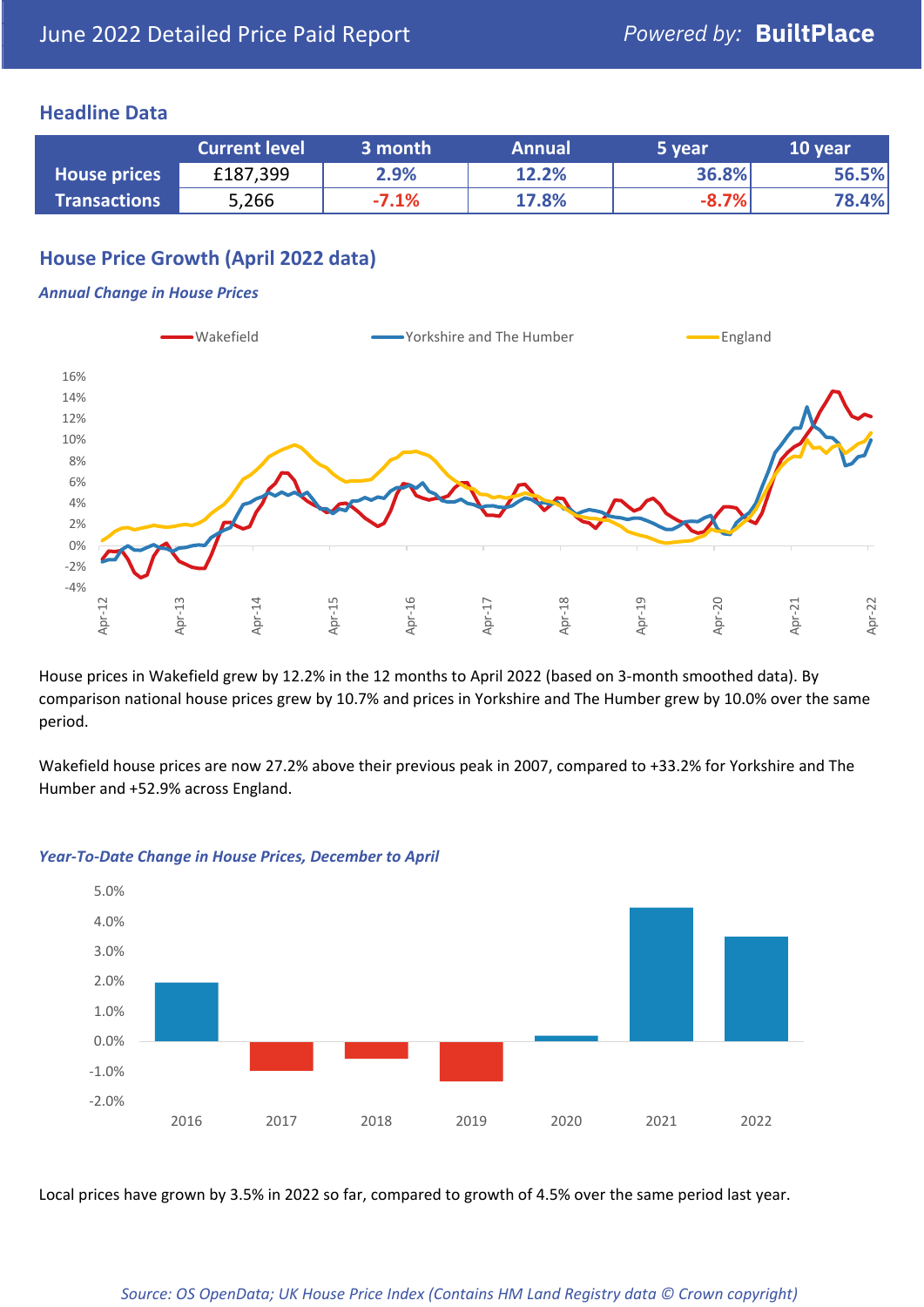# **House Price Map**

#### *12 months to April 2022*



*Each point is one postcode, coloured by the average value relative to all sales in this local authority (price bands are LA-specific quintiles).*

# **Map Key**

| Min      | <b>Max</b> |                            |
|----------|------------|----------------------------|
| Up to    | £111,000   | 1st quintile / lowest 20%  |
| £111,000 | £144,000   | 2nd quintile               |
| £144,000 | £183,000   | 3rd quintile               |
| £183,000 | £249,000   | 4th quintile               |
| £249,000 | and over   | 5th quintile / highest 20% |

## *Source: OS OpenData; UK House Price Index (Contains HM Land Registry data © Crown copyright)*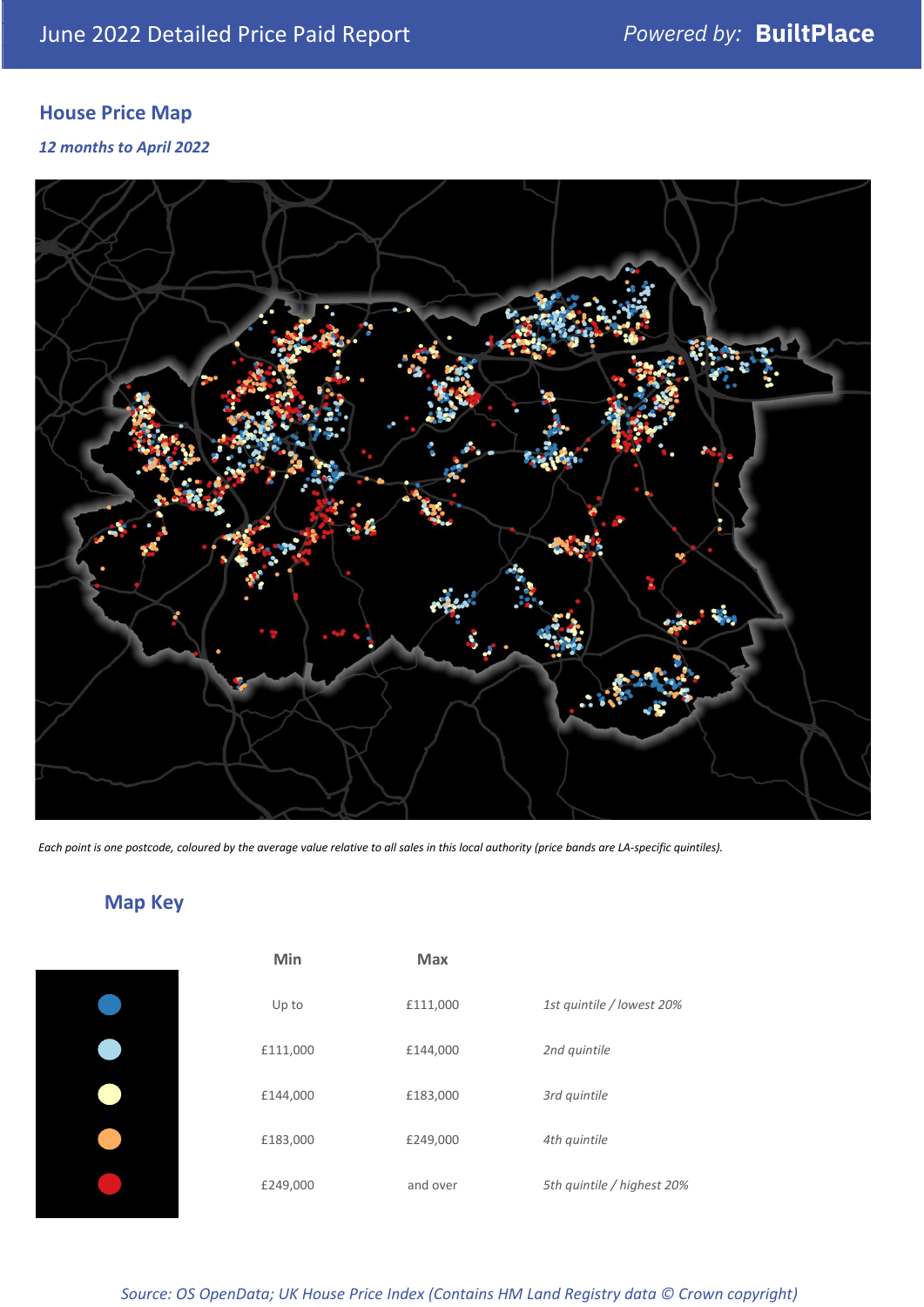# **Average House Price by Property Type**

### *12 months to April 2022*



|                 | <b>New</b> | <b>Second hand</b> |  |  |
|-----------------|------------|--------------------|--|--|
| <b>Flat</b>     | £154,663   | £151,579           |  |  |
| <b>Terraced</b> | £214,188   | £132,458           |  |  |
| Semi-detached   | £209,297   | £184,053           |  |  |
| <b>Detached</b> | £309,031   | £310,700           |  |  |

# **House Price Distribution by Year**

*All properties, by price band and calendar year (2020 = year to date)*

|                    | 1997 | 2002 | 2007 | 2012 | 2017 | 2019 | 2020 |
|--------------------|------|------|------|------|------|------|------|
| <b>Under £100k</b> | 94%  | 78%  | 25%  | 37%  | 25%  | 15%  | 16%  |
| £100-200k          | 6%   | 19%  | 61%  | 50%  | 52%  | 51%  | 53%  |
| E200-300k          | 1%   | 2%   | 10%  | 11%  | 16%  | 22%  | 21%  |
| £300-400k          | 0%   | 0%   | 3%   | 2%   | 5%   | 8%   | 6%   |
| £400-500k          | 0%   | 0%   | 1%   | 0%   | 1%   | 2%   | 2%   |
| <b>£500k-1m</b>    | 0%   | 0%   | 0%   | 0%   | 1%   | 2%   | 3%   |
| £1-2m              | 0%   | 0%   | 0%   | 0%   | 0%   | 0%   | 0%   |
| <b>Over £2m</b>    | 0%   | 0%   | 0%   | 0%   | 0%   | 0%   | 0%   |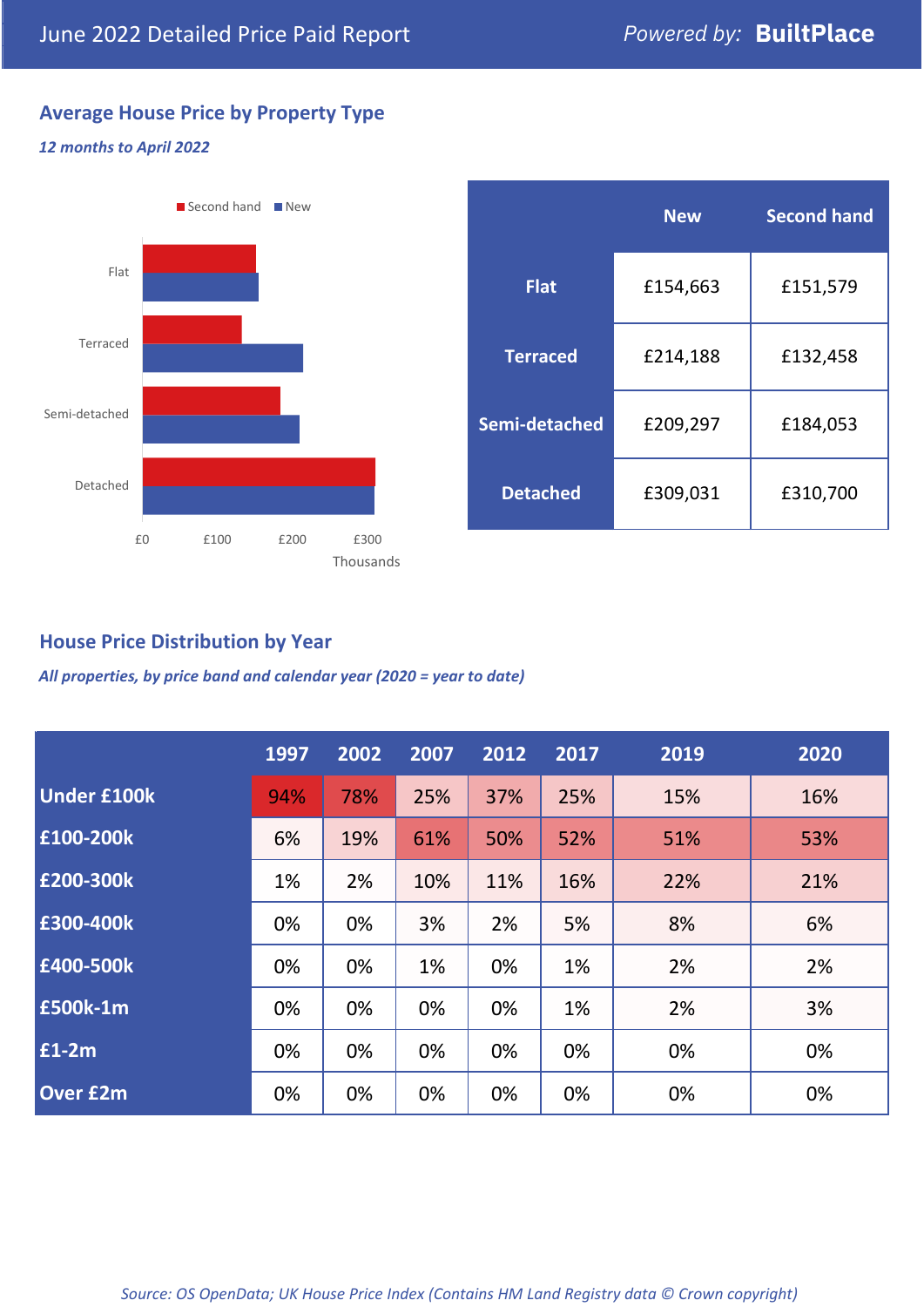# **Transactions (February 2022 data)**

*Annual Transactions, Indexed (2001-05 average = 100)*



There were 5,266 transactions in Wakefield during the 12 months to February 2022. This is 78% of the average from 2001-05 and suggests activity is below pre-downturn levels.

Transactions in Wakefield have grown by 14.4% since 2014, compared to changes of -0.1% for Yorkshire and The Humber and -7.7% for England.



#### *Cash and New Build Sales as % of Total, by Year*

*Note: The data on this page EXCLUDES transactions identified as transfers under a power of sale/repossessions, buy-to-lets (where they can be identified by a mortgage), and transfers to non-private individuals - i.e. it comprises only Land Registry 'A' data.*